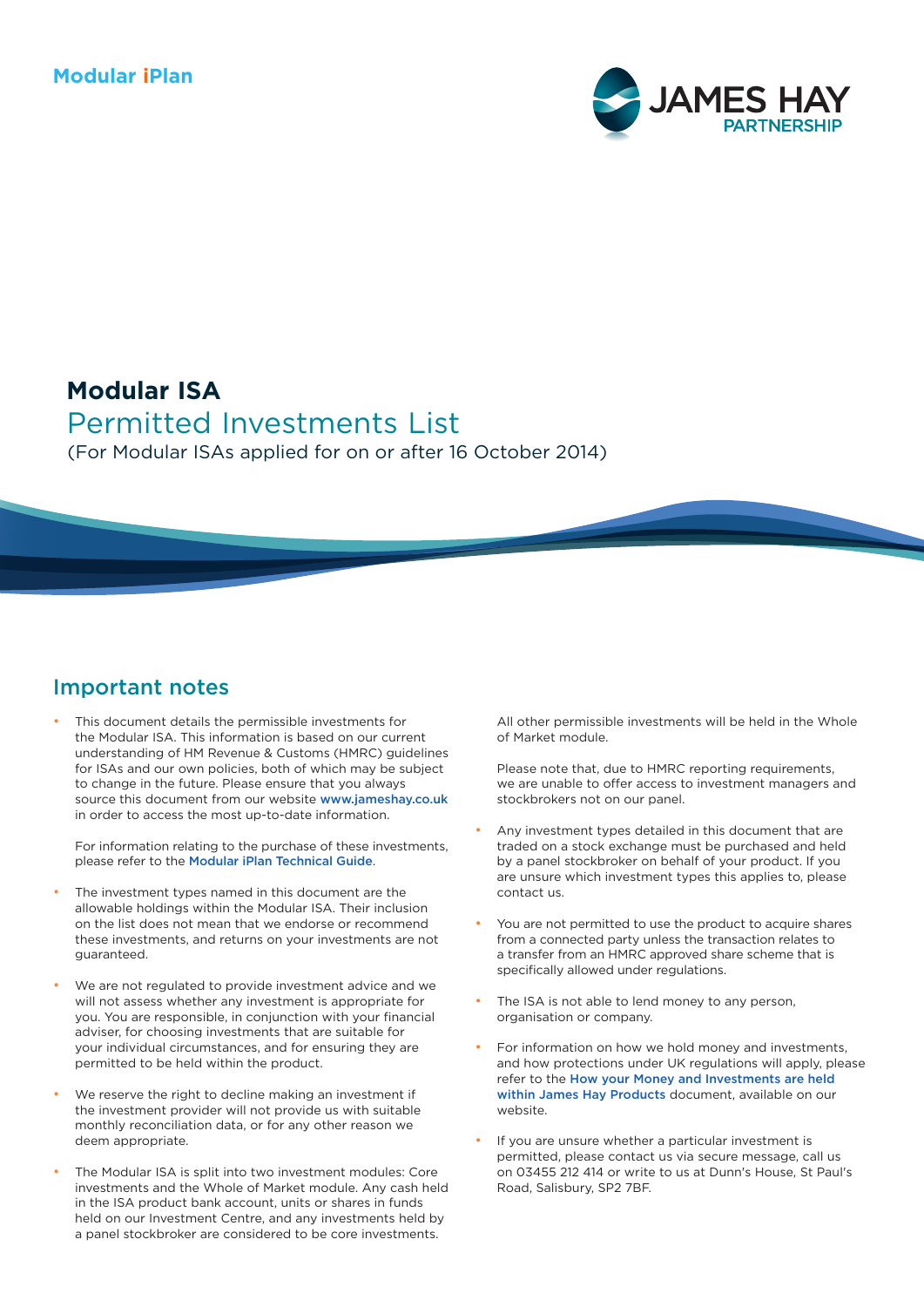## Permitted investments

| <b>Shares</b>                                                                                                         | Shares that are issued by a company that is incorporated anywhere in the world, and that are<br>either listed on the official list of an HMRC recognised stock exchange, or admitted to trading on<br>any market of a recognised stock exchange in the UK or in the European Economic Area (EEA).<br>For a list of current HMRC recognised stock exchanges, please visit www.gov.uk/guidance/                                                                                                                                                                                                                               |  |
|-----------------------------------------------------------------------------------------------------------------------|-----------------------------------------------------------------------------------------------------------------------------------------------------------------------------------------------------------------------------------------------------------------------------------------------------------------------------------------------------------------------------------------------------------------------------------------------------------------------------------------------------------------------------------------------------------------------------------------------------------------------------|--|
|                                                                                                                       | recognised-stock-exchanges. For shares in qualifying Investment Trusts, please see the<br>separate section below.                                                                                                                                                                                                                                                                                                                                                                                                                                                                                                           |  |
| <b>Securities</b>                                                                                                     | Securities issued by a company that is incorporated anywhere in the world, and that satisfy at<br>least one of the following conditions:                                                                                                                                                                                                                                                                                                                                                                                                                                                                                    |  |
|                                                                                                                       | The securities are listed on the official list of a recognised stock exchange                                                                                                                                                                                                                                                                                                                                                                                                                                                                                                                                               |  |
|                                                                                                                       | The shares in the company issuing the securities are so listed                                                                                                                                                                                                                                                                                                                                                                                                                                                                                                                                                              |  |
|                                                                                                                       | The company issuing the securities is a 75% subsidiary of a company whose shares are so listed                                                                                                                                                                                                                                                                                                                                                                                                                                                                                                                              |  |
|                                                                                                                       | The securities are admitted to trading on a recognised stock exchange in the UK or the EEA                                                                                                                                                                                                                                                                                                                                                                                                                                                                                                                                  |  |
|                                                                                                                       | The shares in the company issuing the securities are so admitted to trading                                                                                                                                                                                                                                                                                                                                                                                                                                                                                                                                                 |  |
|                                                                                                                       | The company issuing the securities is a 75% subsidiary of a company whose shares are so<br>admitted to trading.                                                                                                                                                                                                                                                                                                                                                                                                                                                                                                             |  |
|                                                                                                                       | Securities include loans, loan stocks (secured or unsecured), debentures and eurobonds.                                                                                                                                                                                                                                                                                                                                                                                                                                                                                                                                     |  |
| <b>Government Securities</b>                                                                                          | This includes gilts and gilt strips, plus government securities issued by or on behalf of a<br>government of the UK, or the government of any EEA State, and their strips.                                                                                                                                                                                                                                                                                                                                                                                                                                                  |  |
| <b>Core Capital Deferred</b><br><b>Shares (CCDS)</b>                                                                  | Core Capital Deferred Shares (as defined in the Building Societies (Core Capital Deferred<br>Shares) Regulations SI 460/2013) issued by a UK Building Society.                                                                                                                                                                                                                                                                                                                                                                                                                                                              |  |
| Units or shares<br>in a UK UCITS                                                                                      | A UK UCITS is a collective investment scheme authorised under section 31(1)(a) of the FSMA<br>2000 that complies with the requirements to be a UCITS scheme for the purposes of the<br>Collective Investment Schemes Sourcebook. Collective Investment Scheme is as defined by<br>section 235 of the FSMA 2000. Please note that a Qualified Investor Scheme (QIS) does not<br>qualify as an investment for an ISA.                                                                                                                                                                                                         |  |
|                                                                                                                       |                                                                                                                                                                                                                                                                                                                                                                                                                                                                                                                                                                                                                             |  |
| Units or shares in a<br>recognised UCITS                                                                              | A recognised UCITS is a collective investment scheme that is constituted in an EEA state and is<br>a recognised scheme for the purposes of Part 17 of FSMA.                                                                                                                                                                                                                                                                                                                                                                                                                                                                 |  |
| Units or shares in<br>qualifying Non-UCITS<br>Retail Scheme (NURS) <sup>1</sup>                                       | A NURS is either a collective investment scheme to which Collective Investment Schemes<br>Sourcebook 5.1, 5.4 and 5.6 apply, or a non-UK scheme that is a recognised scheme for the<br>purposes of Part 17 of FSMA that would be such a scheme if it were a UK scheme. In addition,<br>the NURS must allow for redemptions at least fortnightly.                                                                                                                                                                                                                                                                            |  |
| <b>Shares in qualifying</b><br><b>Investment Trusts</b>                                                               | An Investment Trust is as defined in section 1158 of the Corporation Tax Act 2010. The shares in<br>the Investment Trust must be listed on the Official List of the London Stock Exchange.                                                                                                                                                                                                                                                                                                                                                                                                                                  |  |
| Shares emerging from<br><b>Schedule 3 SAYE Option</b><br><b>Schemes or Schedule 2</b><br><b>Share Incentive Plans</b> | Shares acquired by employees which have emerged from a Schedule 3 SAYE option scheme or<br>a Schedule 2 Share Incentive Plan are qualifying investments for stocks and shares ISAs. The<br>shares must be listed on a recognised stock exchange to be held in a James Hay ISA.                                                                                                                                                                                                                                                                                                                                              |  |
| Units in collective investment<br>schemes specified as<br>stakeholder products                                        | The collective investment scheme must be specified as a stakeholder product under regulation<br>5 of the FSMA 2000 (Stakeholder Products) Regulations 2004.                                                                                                                                                                                                                                                                                                                                                                                                                                                                 |  |
| Depositary Interests <sup>1</sup>                                                                                     | UK regulation requires securities to be electronically settled in CREST. For companies registered<br>outside the UK, this is achieved through a depositary interest mechanism. The Depositary Interest<br>is effectively an electronic 'wrapper' around the ordinary share, to facilitate securities to be held<br>electronically rather than in paper form. A company applies for Depositary Interests representing<br>ordinary shares to be admitted to CREST with effect from its admission to the market. For further<br>information on the criteria for Depositary Interests to be held in the ISA, please contact us. |  |
| Depositary Receipts <sup>1</sup>                                                                                      | Depositary Receipts are a type of security and should not be confused with Depositary Interests.<br>A Depositary Receipt can be held in an ISA providing the underlying shares represented by<br>the Depositary Receipt are in the beneficial ownership of the holder and are themselves ISA-<br>qualifying. For further information on the criteria for Depositary Receipts to be held in the ISA,<br>please contact us.                                                                                                                                                                                                   |  |
| Cash                                                                                                                  | Please note that there are currently no fixed term cash deposit accounts available within the<br>ISA. Any cash must be held in sterling in the ISA product bank account.                                                                                                                                                                                                                                                                                                                                                                                                                                                    |  |
|                                                                                                                       |                                                                                                                                                                                                                                                                                                                                                                                                                                                                                                                                                                                                                             |  |

<sup>1</sup> Please note these investment types could be 'Complex Products' and if so, we will only allow you to invest in them if you have received financial advice. Please see the Complex Products section for more information.